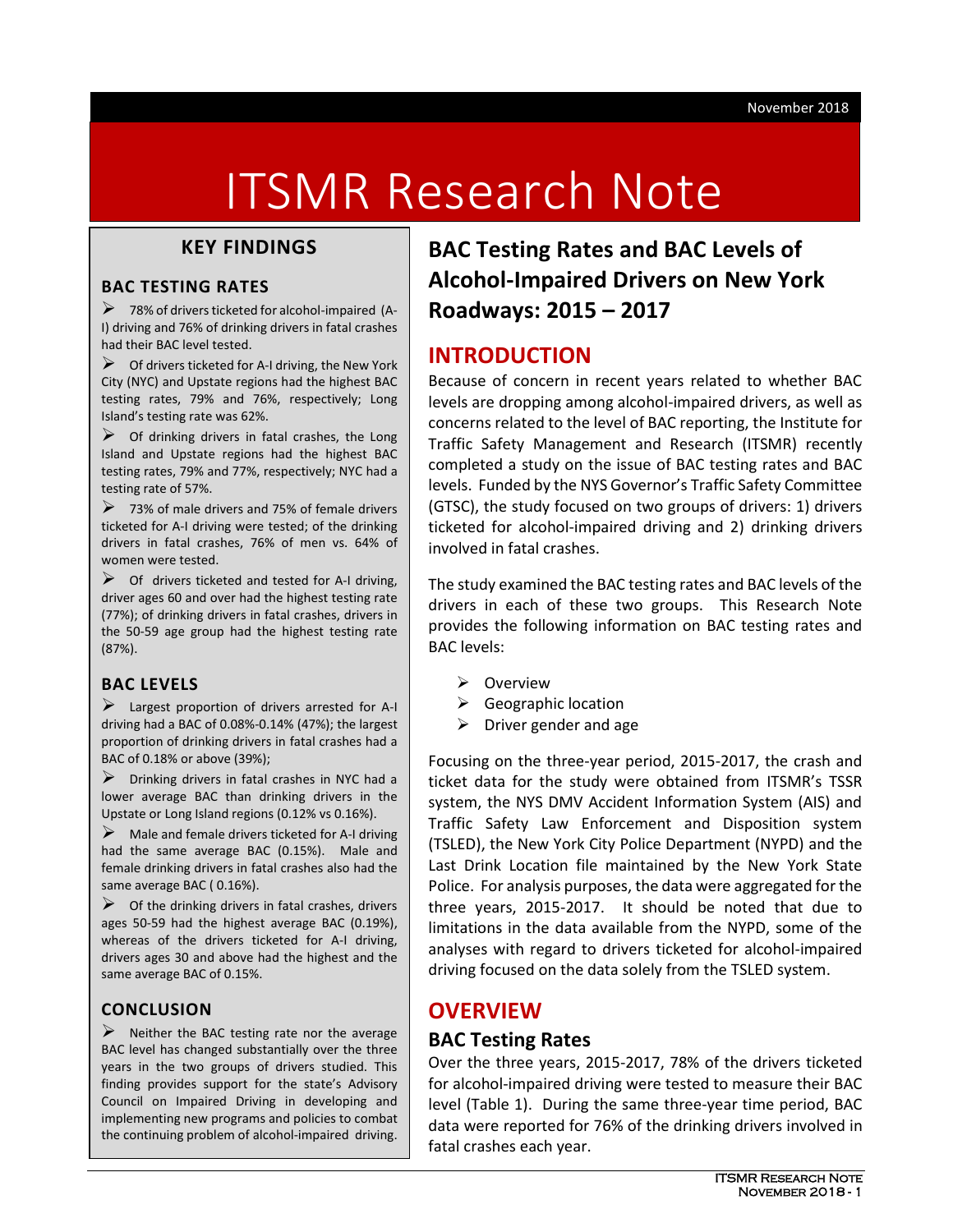| <b>TABLE 1</b><br><b>BAC Testing Rates</b>                            |                |                |                |                |  |  |  |
|-----------------------------------------------------------------------|----------------|----------------|----------------|----------------|--|--|--|
| 2015-2017<br>2016<br>2015<br>2017                                     |                |                |                |                |  |  |  |
| <b>Drivers Ticketed for Alcohol-</b><br><b>Impaired (A-I) Driving</b> | 41,606         | 42,005         | 40,921         | 124,532        |  |  |  |
| #/%Tested                                                             | 32,448 (78.0%) | 32,932 (78.4%) | 32,296 (78.9%) | 97,676 (78.4%) |  |  |  |
| <b>Drivers in Alcohol-Related</b><br><b>Fatal Crashes</b>             | 382            | 336            | 298            | 1,016          |  |  |  |
| <b>Drinking Drivers</b>                                               | 201            | 174            | 158            | 533            |  |  |  |
| $#$ / % with BAC                                                      | 157 (78.1%)    | 125 (71.8%)    | 124 (78.5%)    | 406 (76.2%)    |  |  |  |

Further analyses were conducted to determine the extent to which the results of the BAC tests are known. As shown in Table 2, 93% of the drivers ticketed and tested for alcohol-impaired driving and 97% of the drinking drivers in fatal crashes had a reported BAC greater than 0.0% during the three years, 2015-2017.

| <b>TABLE 2</b><br>Results of BAC Testing of Drivers: 2015 - 2017 |                                                         |       |                                                           |       |  |  |
|------------------------------------------------------------------|---------------------------------------------------------|-------|-----------------------------------------------------------|-------|--|--|
|                                                                  | <b>Drivers Ticketed for</b><br>A-I Driving (N = 97,676) |       | <b>Drinking Drivers in</b><br>Fatal Crashes ( $N = 406$ ) |       |  |  |
| $BAC = 0.0%$                                                     | 2,357                                                   | 2.4%  | 11                                                        | 2.7%  |  |  |
| $BAC > 0.0\%$                                                    | 90,552                                                  | 92.7% | 395                                                       | 97.3% |  |  |
| <b>BAC Unk</b>                                                   | 4,767                                                   | 4.9%  | 0                                                         | 0.0%  |  |  |

## **BAC Levels**

As shown in Table 3, in each of the three years, the average BAC level of drinking drivers involved in fatal crashes varied slightly from year to year. Among drivers ticketed for alcohol-impaired driving, the average BAC level dropped slightly each year when compared to the previous year. Over the three-year period, 2015-2017, the average BAC among drivers arrested and tested for alcohol-impaired driving was 0.15%, compared to an average BAC of 0.16% among drinking drivers involved in fatal crashes.

| <b>TABLE 3</b><br><b>Average BAC Levels of Drivers Tested</b>                   |         |         |         |         |  |  |
|---------------------------------------------------------------------------------|---------|---------|---------|---------|--|--|
| 2015-17<br>2016<br>2017<br>2015                                                 |         |         |         |         |  |  |
| <b>Drivers Ticketed for Alcohol-</b><br><b>Impaired Driving (TSLED</b><br>Only) | 0.1483% | 0.1476% | 0.1469% | 0.1475% |  |  |
| <b>Drinking Drivers Involved</b><br>in Fatal Crashes                            | 0.1595% | 0.1650% | 0.1451% | 0.1568% |  |  |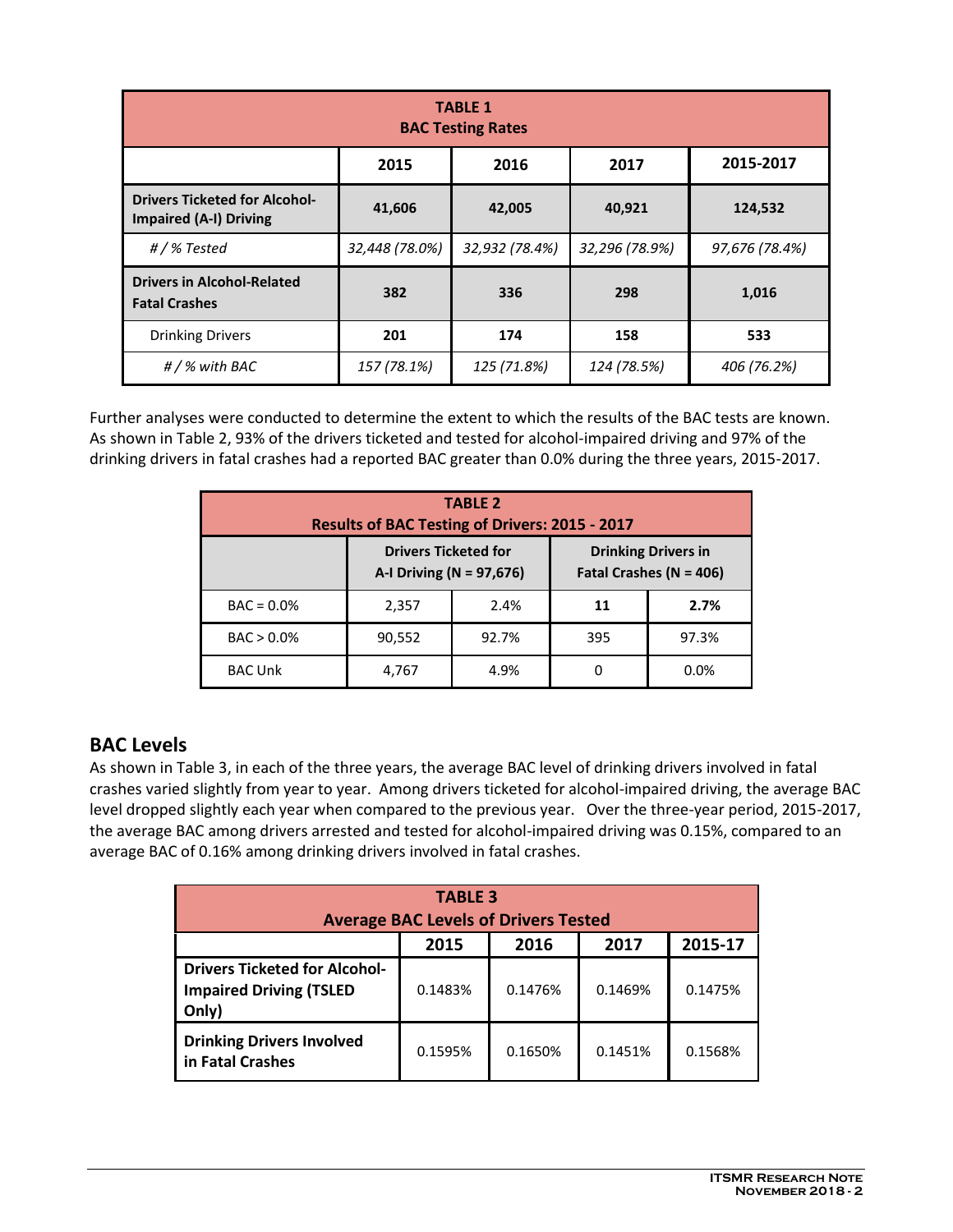Of the drinking drivers involved in fatal crashes who had a reported BAC greater than 0.0%, the largest proportion had a BAC equal to or greater than 0.18% (39%) (Figure 1). In comparison, the largest proportion of drivers ticketed for alcohol-impaired driving had a reported BAC of 0.08% - 0.14% (47%).



# **GEOGRAPHIC LOCATION**

# **BAC Testing Rates**

To determine whether BAC testing rates vary by geographic location, analyses were conducted by the state's three main geographic regions (New York City, Long Island, and Upstate) and by county. As shown in Figure 2, the Upstate and Long Island regions had very similar BAC testing rates for drinking drivers involved in fatal crashes over the three years (77% and 79%, respectively), while New York City's testing rate was much lower (57%).

For the drivers ticketed for alcohol-impaired driving, the BAC testing rate was highest in New York City (79%), followed by the Upstate region (76%). It was lowest in the Long Island region (62%).



## **BAC Levels**

As shown in Figure 3, the Upstate and Long Island regions had a very similar average BAC level for drinking drivers involved in fatal crashes over the three-year period, 2015–2017 (0.16%). In comparison, the average BAC level in New York City was much lower (0.12%).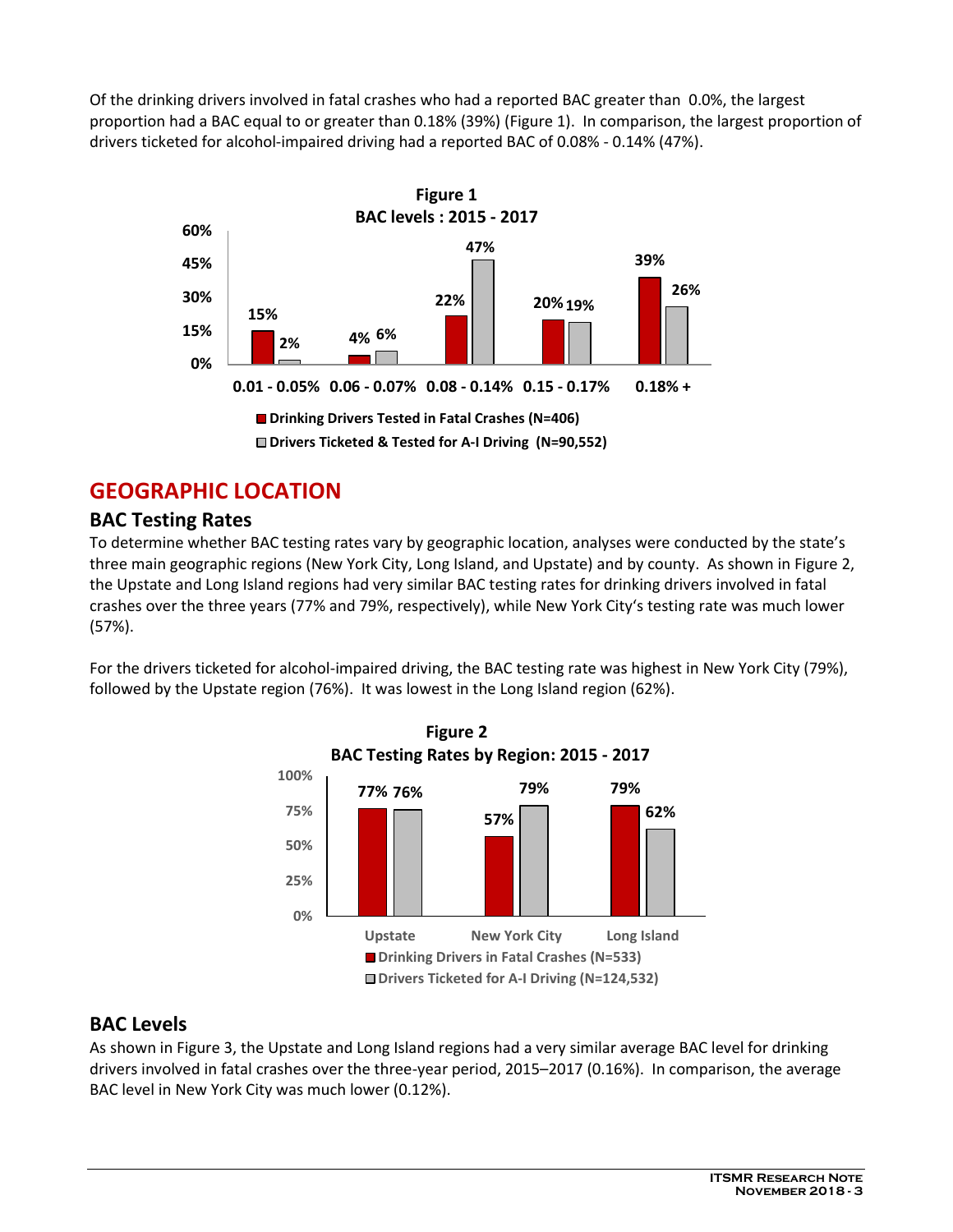Of the drivers who were ticketed and tested for alcohol-impaired driving, the average BAC in the Upstate region was 0.15% and the average BAC for the Long Island region was 0.14%. Because of limitations in the data available for the NYC region, the average BAC could not be determined.



# **BAC Testing Rates and Levels by County**

Analyses of the data on drinking drivers involved in fatal crashes and drivers ticketed for alcohol-impaired driving over the three years were also conducted by county. For the three-year period, 2015-2017, Suffolk County had the highest numbers of drivers ticketed for alcohol-impaired driving and of drinking drivers involved in fatal crashes, followed by Queens and Nassau Counties. Of the almost 8,000 drivers ticketed for alcohol-impaired driving in Suffolk County, 60% were tested, and of the 76 drinking drivers in fatal crashes, 78% were tested. A list of all the counties with their corresponding BAC testing rates and average BAC levels is provided in Appendix A.

## **DRIVER GENDER AND AGE**

As indicated in Table 4, 87% of the drinking drivers involved in fatal crashes and tested over the three years were men compared to 74% of the drivers ticketed and tested for alcohol-impaired driving. Table 4 also shows that for both groups of drivers, the largest proportion of drivers tested were ages 21-29 (33% and 36%, respectively).

| <b>TABLE 4</b><br><b>Drivers Tested for BAC Level</b><br>Age and Gender: 2015 - 2017 |                                                           |                                      |  |  |  |
|--------------------------------------------------------------------------------------|-----------------------------------------------------------|--------------------------------------|--|--|--|
|                                                                                      | <b>Drinking Drivers in</b><br><b>Drivers Ticketed for</b> |                                      |  |  |  |
|                                                                                      | Fatal Crashes: (N=406)                                    | A-I Driving (TSLED Only): (N=72,498) |  |  |  |
| Gender                                                                               |                                                           |                                      |  |  |  |
| Men                                                                                  | 87.2%                                                     | 73.7%                                |  |  |  |
| Women                                                                                | 10.1%                                                     | 26.3%                                |  |  |  |
| <b>Unknown</b>                                                                       | 2.7%                                                      | < 0.1%                               |  |  |  |
| Age                                                                                  |                                                           |                                      |  |  |  |
| 16-20                                                                                | 3.9%                                                      | 4.5%                                 |  |  |  |
| 21-29                                                                                | 32.8%                                                     | 35.7%                                |  |  |  |
| 30-39                                                                                | 21.2%                                                     | 24.3%                                |  |  |  |
| 40-49                                                                                | 16.0%                                                     | 16.5%                                |  |  |  |
| 50-59                                                                                | 15.0%                                                     | 13.3%                                |  |  |  |
| $60+$                                                                                | 8.4%                                                      | 5.7%                                 |  |  |  |
| <b>Unknown</b>                                                                       | 2.7%                                                      | < 0.1%                               |  |  |  |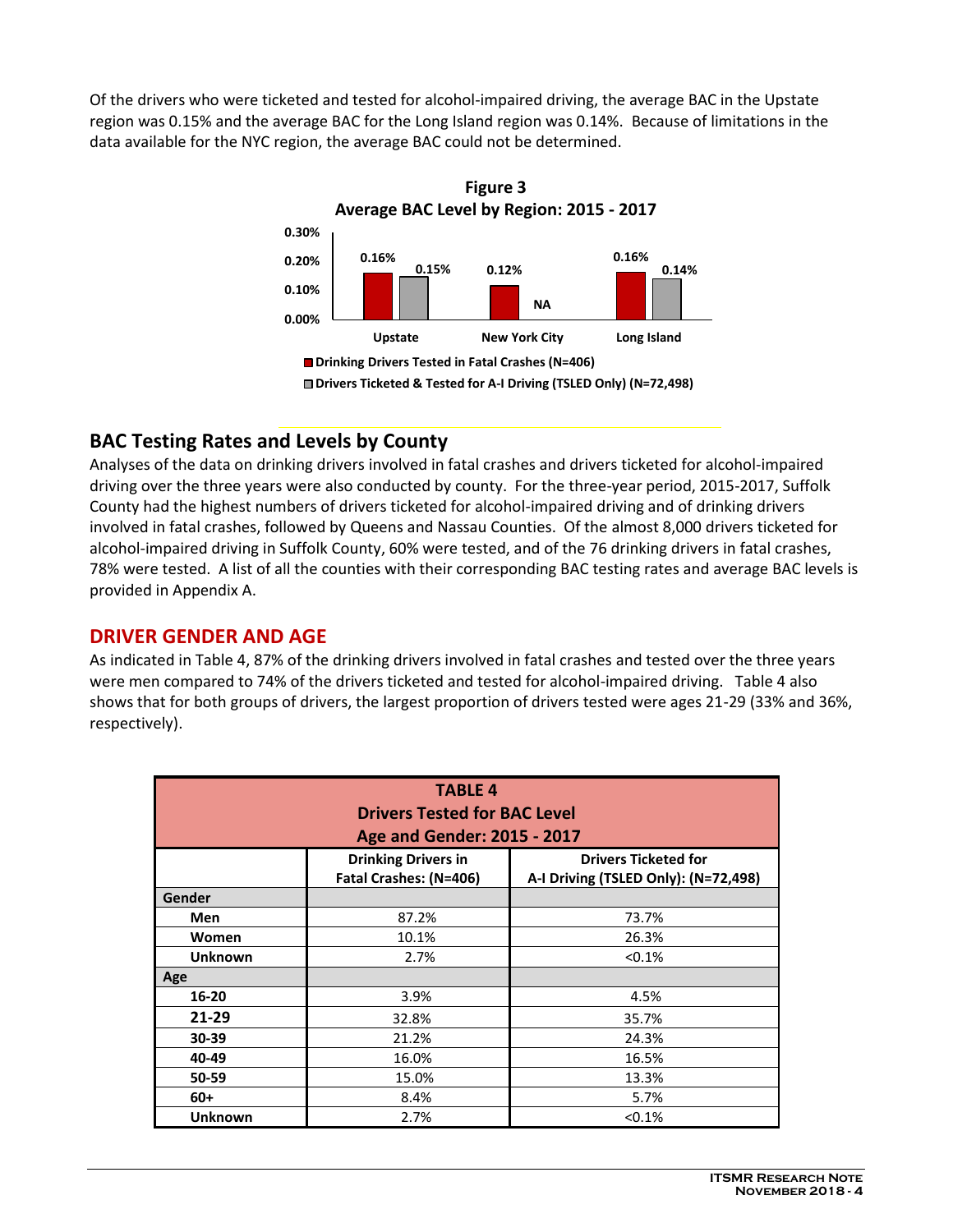## **BAC Testing Rates**

Of the drinking drivers involved in fatal crashes, men were much more likely than women to have their BAC level tested (76% vs. 64%, respectively) (Figure 4). Of the drivers ticketed for alcohol-impaired driving, women were slightly more likely than men to have their BAC level tested (75% vs. 73%, respectively).



As shown in Figure 5, the BAC testing rate for drinking drivers involved in fatal crashes was highest among drivers ages 50-59 (87%), followed by drivers ages 40-49 (78%) and above 60 years of age (76%). The BAC testing rate among drivers ticketed for alcohol-impaired driving under TSLED was highest among drivers ages 60 and over (77%), followed closely by drivers ages 16-20 and 21-29 (both 76%).



 **Figure 5 BAC Testing Rates by Driver Age: 2015 - 2017**

## **BAC Levels**

Of the drinking drivers in fatal crashes, the average BAC for men and women was the same (0.16%) (Figure 6). Men and women ticketed and tested for alcohol-impaired driving under TSLED also had a similar average

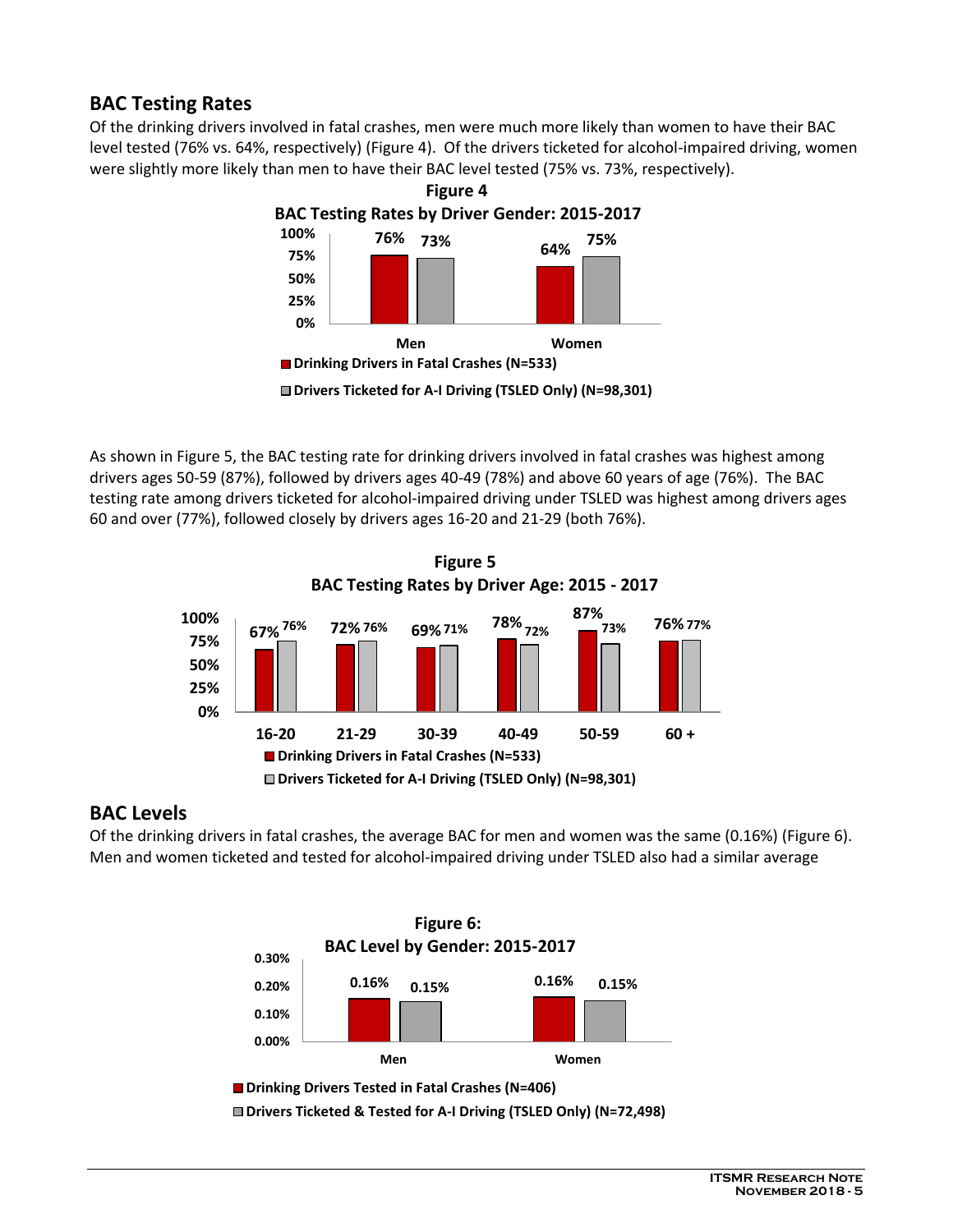As indicated in Figure 7, except for the age group 60 and over, the average BAC for drinking drivers involved in fatal crashes generally rose with driver age, increasing from 0.11% among drivers ages 16-20 to 0.19% for drivers ages 50-59. It dropped to 0.14% for drivers ages 60 and above. The average BAC level followed a somewhat different pattern among drivers ticketed for alcohol-impaired driving, increasing from 13% among young drivers ages 16-20 to 15% among drivers ages 30 and above.



# **SUMMARY**

The findings of the analyses to examine the BAC testing rates and BAC levels for *drivers ticketed for alcoholimpaired driving* and for *drinking drivers involved in fatal crashes* are summarized in Table *6.* The findings that the BAC testing rate and BAC levels have remained relatively constant over the past three years indicate that much work still needs to be done to reduce the incidence of alcohol-impaired driving on New York's roadways. This information should support the continuing efforts of the state's traffic safety community, in particular the state's Advisory Council on Impaired Driving, in developing and implementing new programs and policies to address the continuing problem of alcohol-impaired driving among New York's motorists.

| <b>TABLE 6</b><br>BAC Testing Rates and BAC Levels: 2015 -2017 |                                                              |                   |                                                                     |                          |  |  |  |
|----------------------------------------------------------------|--------------------------------------------------------------|-------------------|---------------------------------------------------------------------|--------------------------|--|--|--|
|                                                                | <b>Drinking Drivers Involved</b><br>in Fatal Crashes (N=533) |                   | <b>Drivers Ticketed for</b><br>Alcohol-Impaired Driving (N=124,532) |                          |  |  |  |
|                                                                | <b>Testing Rate</b>                                          | Average BAC level | <b>Testing Rate</b>                                                 | Average BAC level        |  |  |  |
| <b>Statewide</b>                                               | 76%                                                          | 0.16%             | 78%                                                                 | 0.15% (TSLED Only)       |  |  |  |
| Upstate                                                        | 77%                                                          | 0.16%             | 76%                                                                 | 0.15%                    |  |  |  |
| New York City                                                  | 57%                                                          | 0.12%             | 79%                                                                 | <b>NA</b>                |  |  |  |
| Long Island                                                    | 79%                                                          | 0.16%             | 62%                                                                 | 0.14%                    |  |  |  |
|                                                                | $N = 533$                                                    | $N = 406$         | $N = 98,301$<br>(TSLED Only)                                        | N=72,498<br>(TSLED Only) |  |  |  |
| Gender                                                         |                                                              |                   |                                                                     |                          |  |  |  |
| Men                                                            | 76%                                                          | 0.15%             | 73%                                                                 | 0.15%                    |  |  |  |
| Women                                                          | 64%                                                          | 0.16%             | 75%                                                                 | 0.15%                    |  |  |  |
| Age                                                            |                                                              |                   |                                                                     |                          |  |  |  |
| Ages 16-20                                                     | 67%                                                          | 0.11%             | 76%                                                                 | 0.13%                    |  |  |  |
| Ages 21-29                                                     | 72%                                                          | 0.15%             | 76%                                                                 | 0.14%                    |  |  |  |
| Ages 30-39                                                     | 69%                                                          | 0.16%             | 71%                                                                 | 0.15%                    |  |  |  |
| Ages 40-49                                                     | 78%                                                          | 0.17%             | 72%                                                                 | 0.15%                    |  |  |  |
| Ages 50-59                                                     | 87%                                                          | 0.19%             | 73%                                                                 | 0.15%                    |  |  |  |
| Ages 60+                                                       | 76%                                                          | 0.14%             | 77%                                                                 | 0.15%                    |  |  |  |

**ITSMR Research Note November 2018 - 6**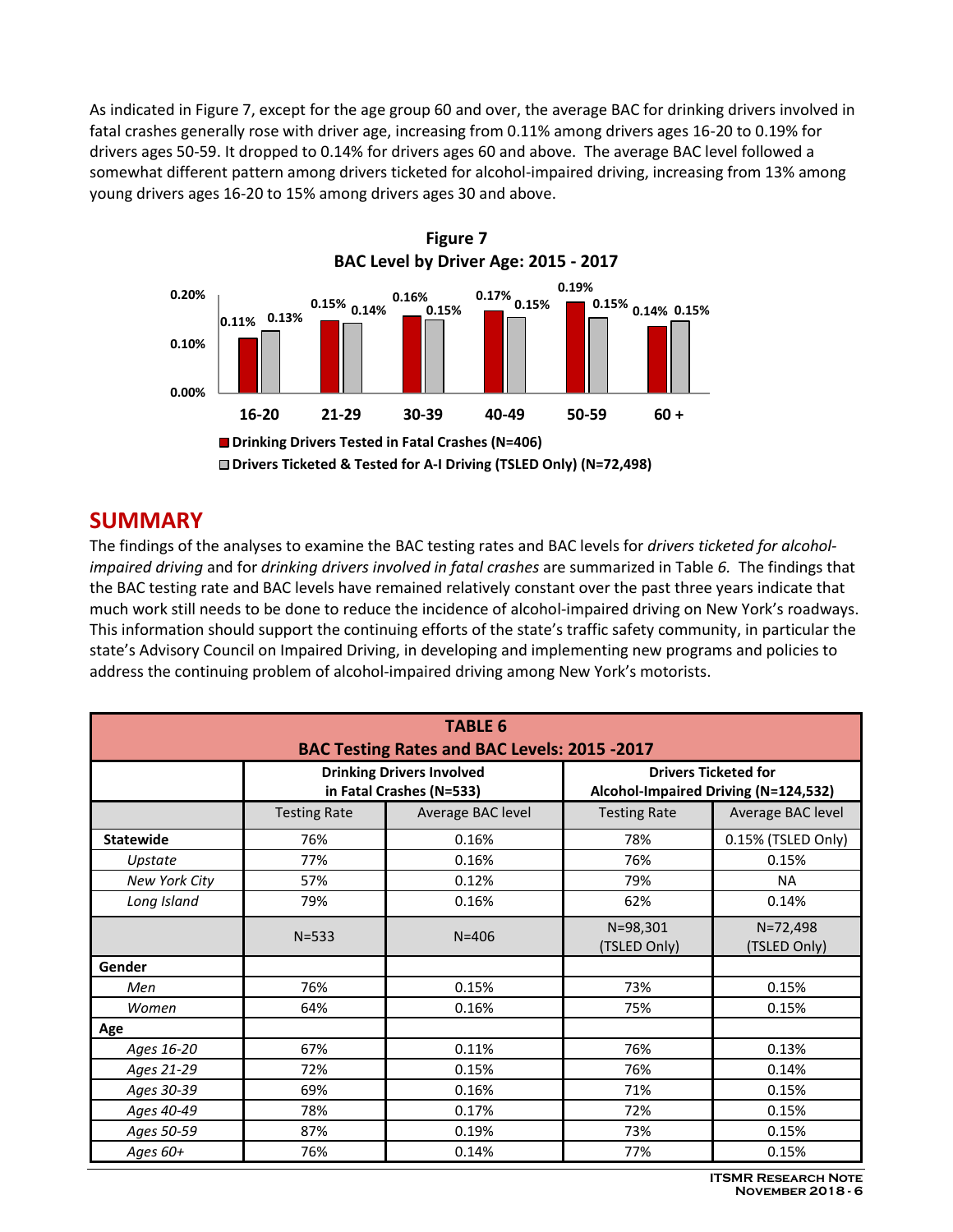| <b>APPENDIX A</b>                                     |                                  |               |            |                                 |               |            |
|-------------------------------------------------------|----------------------------------|---------------|------------|---------------------------------|---------------|------------|
| BAC Testing Rates and BAC Levels by County: 2015-2017 |                                  |               |            |                                 |               |            |
|                                                       | <b>Drinking Drivers Involved</b> |               |            | <b>Drivers Ticketed for</b>     |               |            |
|                                                       | in Fatal Crashes                 |               |            | <b>Alcohol-Impaired Driving</b> |               |            |
|                                                       | <b>Total</b>                     | <b>Tested</b> | <b>AVG</b> | <b>Total</b>                    | <b>Tested</b> | <b>AVG</b> |
|                                                       | #                                | %             | <b>BAC</b> | #                               | %             | <b>BAC</b> |
| <b>UPSTATE</b>                                        |                                  |               |            |                                 |               |            |
| Albany                                                | 11                               | 64%           | 0.17%      | 3,999                           | 82%           | 0.14%      |
| Allegany                                              | 4                                | 100%          | 0.14%      | 648                             | 88%           | 0.15%      |
| <b>Broome</b>                                         | 10                               | 60%           | 0.12%      | 1,281                           | 70%           | 0.16%      |
| Cattaraugus                                           | $\overline{2}$                   | 0%            | <b>NA</b>  | 1,142                           | 87%           | 0.16%      |
| Cayuga                                                | $\overline{7}$                   | 71%           | 0.21%      | 700                             | 84%           | 0.16%      |
| Chautauqua                                            | $\overline{7}$                   | 29%           | 0.14%      | 1,861                           | 86%           | 0.15%      |
| Chemung                                               | $\mathbf{1}$                     | 0%            | <b>NA</b>  | 788                             | 88%           | 0.16%      |
| Chenango                                              | $\mathbf{1}$                     | 100%          | 0.18%      | 347                             | 86%           | 0.14%      |
| Clinton                                               | 0                                |               | <b>NA</b>  | 1,119                           | 89%           | 0.14%      |
| Columbia                                              | 6                                | 83%           | 0.20%      | 623                             | 84%           | 0.14%      |
| Cortland                                              | 4                                | 100%          | 0.18%      | 536                             | 79%           | 0.15%      |
| Delaware                                              | 5                                | 80%           | 0.15%      | 471                             | 88%           | 0.15%      |
| Dutchess                                              | 12                               | 100%          | 0.17%      | 3,574                           | 83%           | 0.14%      |
| Erie                                                  | 24                               | 88%           | 0.15%      | 7,508                           | 65%           | 0.16%      |
| <b>Essex</b>                                          | $\overline{2}$                   | 100%          | 0.21%      | 501                             | 90%           | 0.14%      |
| Franklin                                              | 3                                | 33%           | 0.06%      | 641                             | 86%           | 0.15%      |
| Fulton                                                | 3                                | 100%          | 0.21%      | 652                             | 88%           | 0.15%      |
| Genesee                                               | 5                                | 80%           | 0.07%      | 764                             | 87%           | 0.15%      |
| Greene                                                | 4                                | 100%          | 0.16%      | 1,214                           | 88%           | 0.13%      |
| Hamilton                                              | $\mathbf 0$                      |               | <b>NA</b>  | 69                              | 96%           | 0.15%      |
| Herkimer                                              | 3                                | 100%          | 0.21%      | 605                             | 84%           | 0.15%      |
| Jefferson                                             | $\overline{7}$                   | 100%          | 0.15%      | 1,180                           | 89%           | 0.16%      |
| Lewis                                                 | 3                                | 100%          | 0.26%      | 243                             | 90%           | 0.16%      |
| Livingston                                            | 4                                | 75%           | 0.21%      | 822                             | 86%           | 0.15%      |
| Madison                                               | 4                                | 100%          | 0.07%      | 555                             | 89%           | 0.15%      |
| Monroe                                                | 21                               | 71%           | 0.10%      | 7,332                           | 65%           | 0.15%      |
| Montgomery                                            | 0                                |               | <b>NA</b>  | 545                             | 89%           | 0.14%      |
| Niagara                                               | 3                                | 0%            | <b>NA</b>  | 2,363                           | 67%           | 0.15%      |
| Oneida                                                | 17                               | 94%           | 0.16%      | 1,810                           | 83%           | 0.15%      |
| Onondaga                                              | 23                               | 78%           | 0.19%      | 3,993                           | 88%           | 0.16%      |
| Ontario                                               | 7                                | 71%           | 0.19%      | 1,183                           | 84%           | 0.16%      |
| Orange                                                | 18                               | 89%           | 0.20%      | 4,340                           | 76%           | 0.14%      |
| Orleans                                               | 0                                |               | <b>NA</b>  | 472                             | 86%           | 0.15%      |
| Oswego                                                | 17                               | 94%           | 0.18%      | 1,392                           | 88%           | 0.15%      |
| Otsego                                                | 3                                | 100%          | 0.15%      | 660                             | 90%           | 0.14%      |
| Putnam                                                | 6                                | 83%           | 0.14%      | 1,476                           | 81%           | 0.14%      |
| Rensselaer                                            | 6                                | 67%           | 0.15%      | 1,605                           | 85%           | 0.14%      |
| Rockland                                              | 4                                | 100%          | 0.15%      | 2,315                           | 80%           | 0.15%      |
| St. Lawrence                                          | 4                                | 100%          | 0.13%      | 1,127                           | 89%           | 0.15%      |